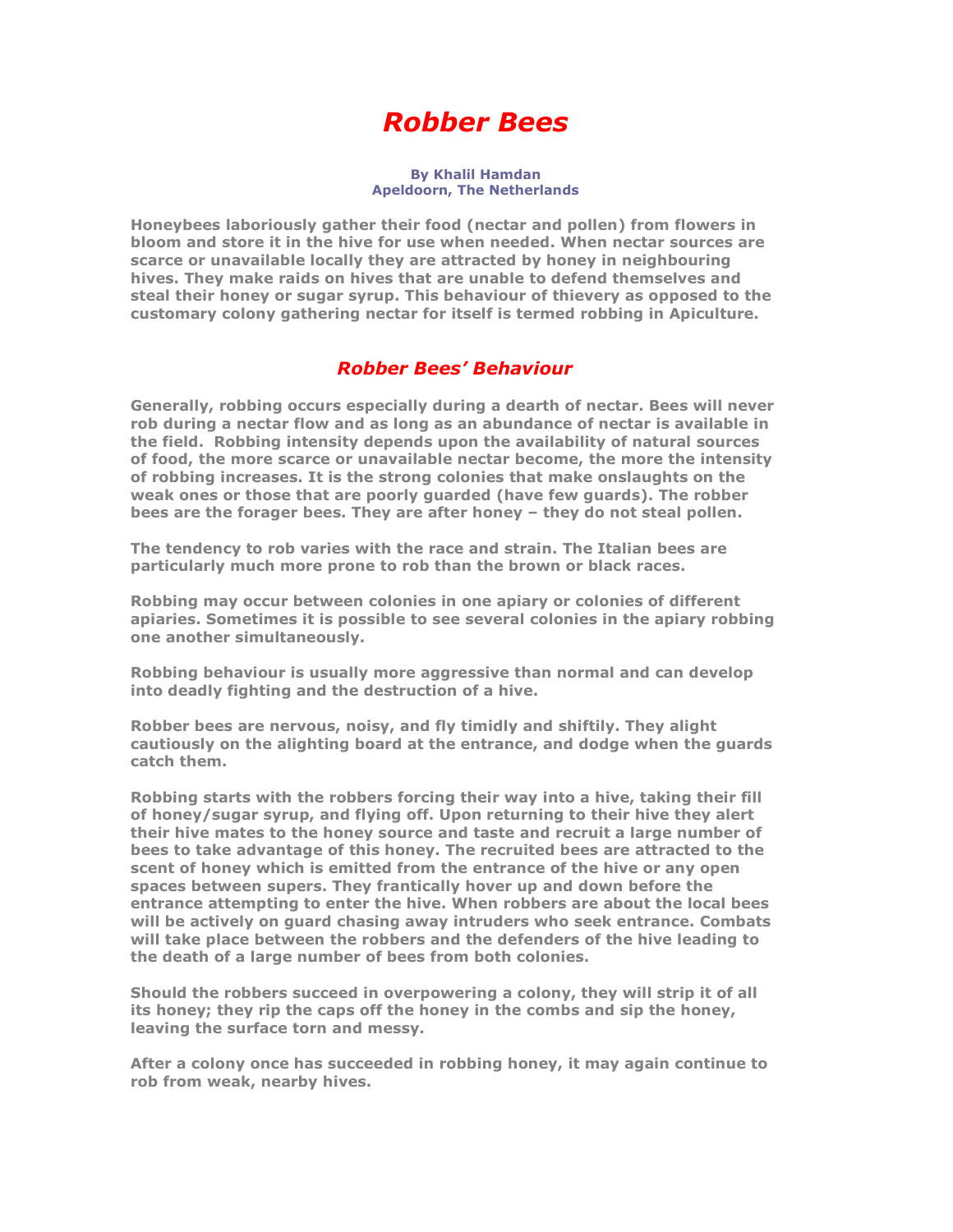## Times and Situations Leading to Robbing

- During periods of dearth, and food shortage in the hives.
- In the spring before the main nectar flow, between nectar flows, and occurs more often in late summer and autumn.
- After the cessation of a nectar flow.
- When all the harvest is done and honey supers are removed.
- Careless feeding (splashing syrup or honey about to the outside of the hive or the ground).
- Feeding bees watered down honey or sugar syrup.
- Feeding essential oils during a dearth of nectar may incite robbing.
- Feeding weak colonies in daytime with sugar syrup provokes bees from adjoining colonies to rob the syrup.
- Prolonged inspection of a colony with combs of honey during a period of nectar shortage, or having hives open for too long during manipulation. Bees are immediately attracted when a hive is opened and honey supers are exposed
- Exposing frames of honey outside the hive.
- Robbing may start in the apiary if supers are left uncovered when the harvest is removed.
- Leaky hives.
- Weak colonies and nuclei or queenless hives are usually subjected to robbing.
- Giving sticky honeycombs after extracting process back to the bees to clean up the remaining honey still stuck to the cells wall. Bees are highly attracted to the scent of recently extracted honeycombs.
- Colony collapse disorder (CCD) is an excellent opportunity for robbing.

# Dangers of Robbing

Robbing disrupts colonies, increases the aggressiveness of bees and can cause the stinging of people and livestock in the area. It can badly weaken or even destroy a colony. Colonies that are victimized cannot grow in strength and have little chance to survive in the winter. A colony that has lost all its honey and syrup by robber bees will quickly perish of hunger. In extreme robbing, queens are often attacked and killed.

Robber bees are the most dangerous disease spreader, especially of AFB, as they will take germs home if they are robbing a diseased colony. Robbing also poses a danger to queen mating yards, as it may result in the loss of numerically weak nuclei and young queens.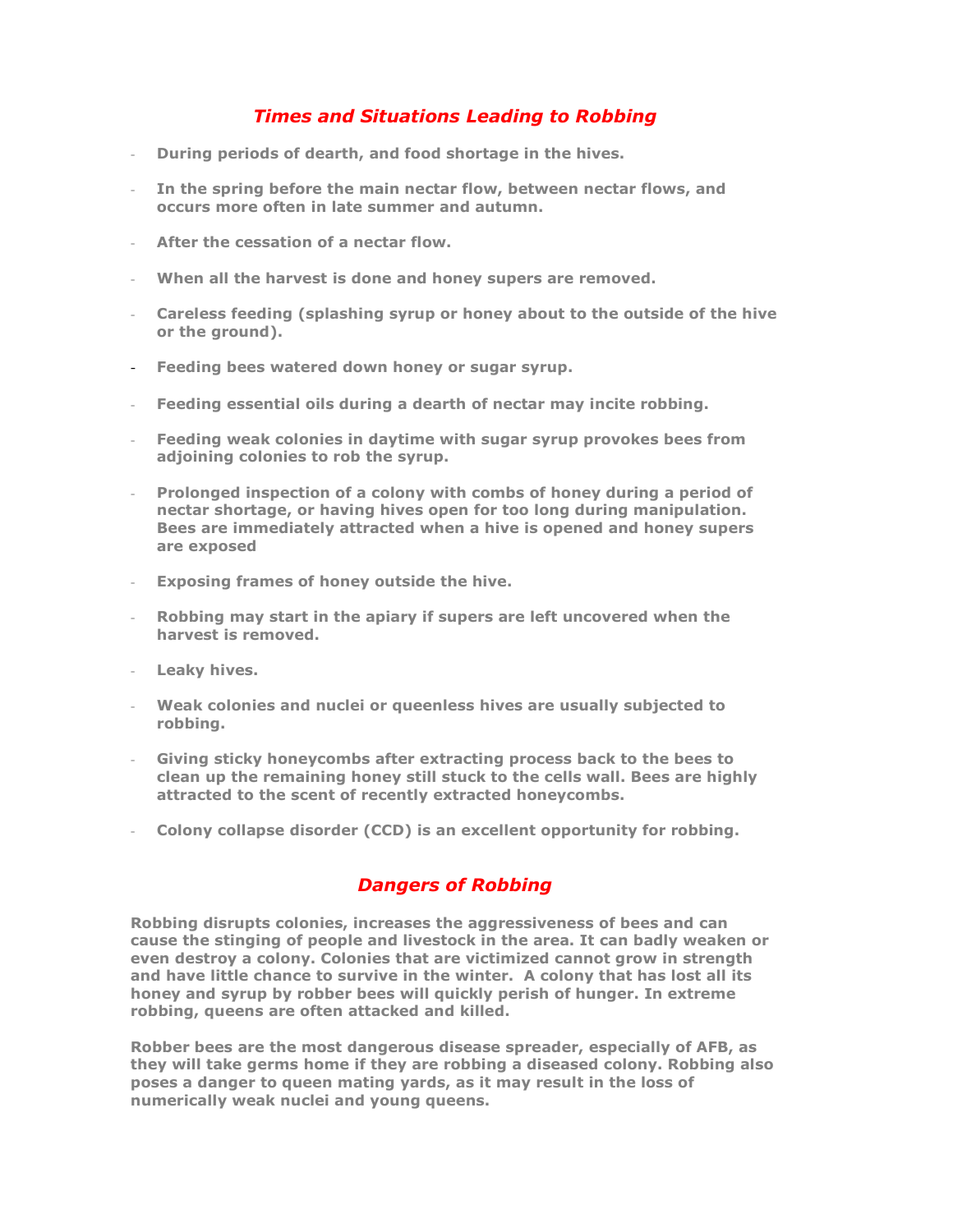Robbing is a bad habit and the beekeeper should not keep a colony that shows a strong tendency to robbery. It is worth requeening it from a more docile colony.

### Signs of Robbing

- There are plenty of bees hovering around hunting in all cracks and in front of the hive entrance looking for a chance to get in.
- On first approaching a hive, the robber bees sway back and forth in front of the hive who wish to rob.
- Robber bees are distinguished by their loud buzzing.
- Guard bees are unusually active defending their hive.
- Occasional clashes at the entrance.
- Dead bees in the front of the hive.
- Many bees entering and leaving the hive being robbed in haste.
- Wax bits seen at hive entrance.

Note: On approaching the hive to be robbed, robber bees fly with legs extended behind, when coming out of the hive with honey load, they fly with hind legs bent forward, they do not fly as ordinarily bees do because of the weight; instead they fly downward near the ground before rising.



 Hive is being robbed. Robber bees are trying to find a way to get in and steal the honey they smell inside the hive. Photo courtesy Terry Small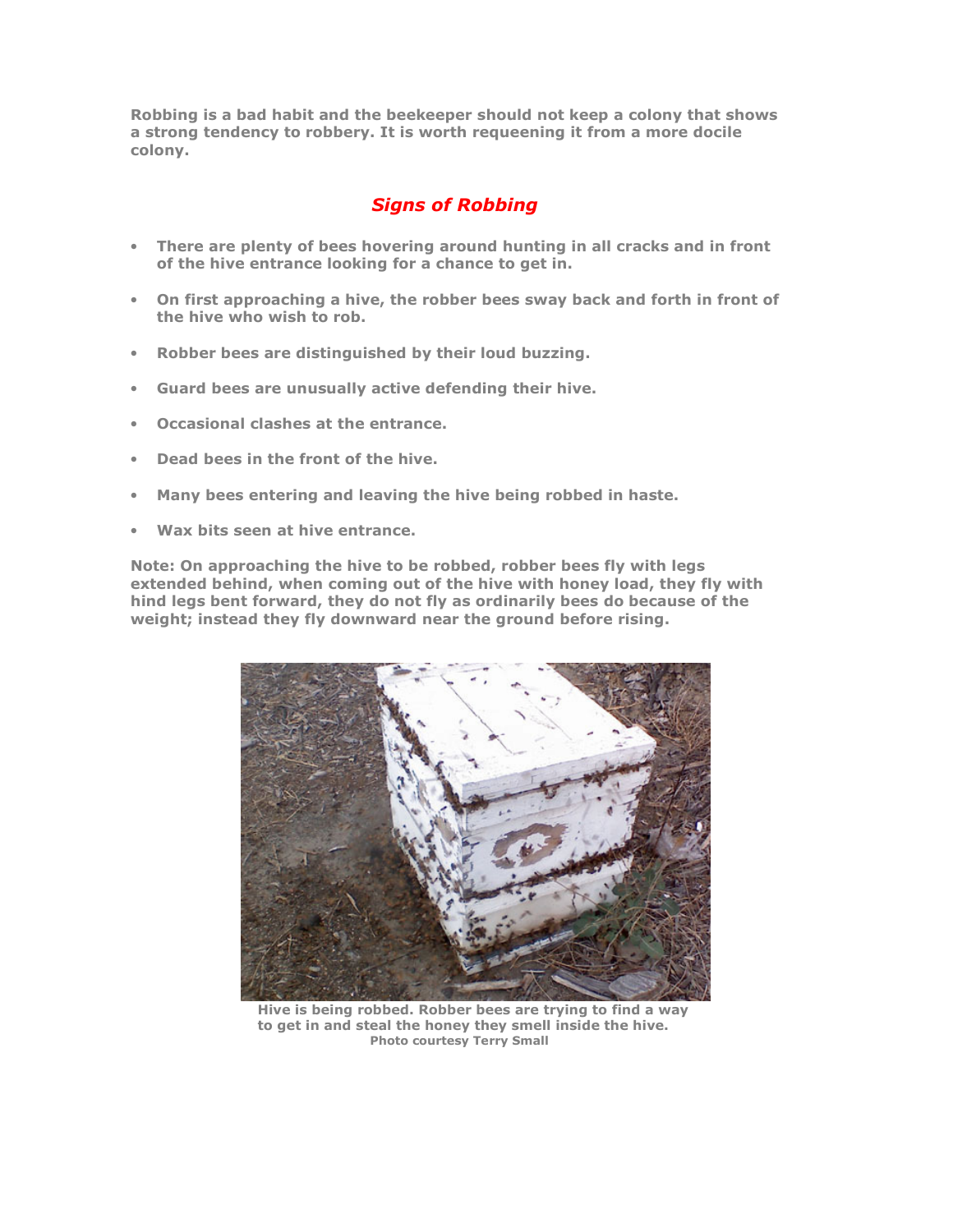

Guard bees attack a robber. Photo credit: BasicLiving.com

### Preventive Measures

Prevention is the best treatment for robbing. It is much easier to avert robbing rather than to stop it after it has started. There are several means of preventing or minimizing robbing.

- Avoid situations that lead to robbing.
- The best defence against robbing is to have strong colonies. Equalize colonies' strength and keep your colonies as strong as possible. Robbing behaviour is rare if all colonies are kept strong. Weak colonies can be boosted by transferring some emerging brood combs from a strong hive and shaking off some nurse bees from the strong hive into the weak one. A weak colony that is slow to build up can be combined with a strong colony.
- Reduce the size of entrance of weak colonies. Weak colonies cannot defend their entrances, and are usually the victims. A small opening allows the guard bees a better chance of fending off robbers.
- When a dearth is setting in, reduce the entrances on all hives.
- When feeding, great care must be taken not to spill syrup around, especially during periods of dearth. Spilled syrup or honey should be cleaned up immediately. Feed in the evening after the bees have ceased flying for the day. The food must be placed in the hive. By that time there is no risk of robbing, as bees from other hives are not driven by instinct to gather food.
- Do not allow honey to drip from uncapped frames or broken combs down the sides of the hive or into the ground. If stranger bees find a drop of honey, they sense a food source and in a trice will be buzzing around looking for food. They can fly into the open hive and rob it.
- In times of scarcity of nectar, do not keep a hive open long, or robbing may be the result.
- Avoid manipulating hives during dearth periods.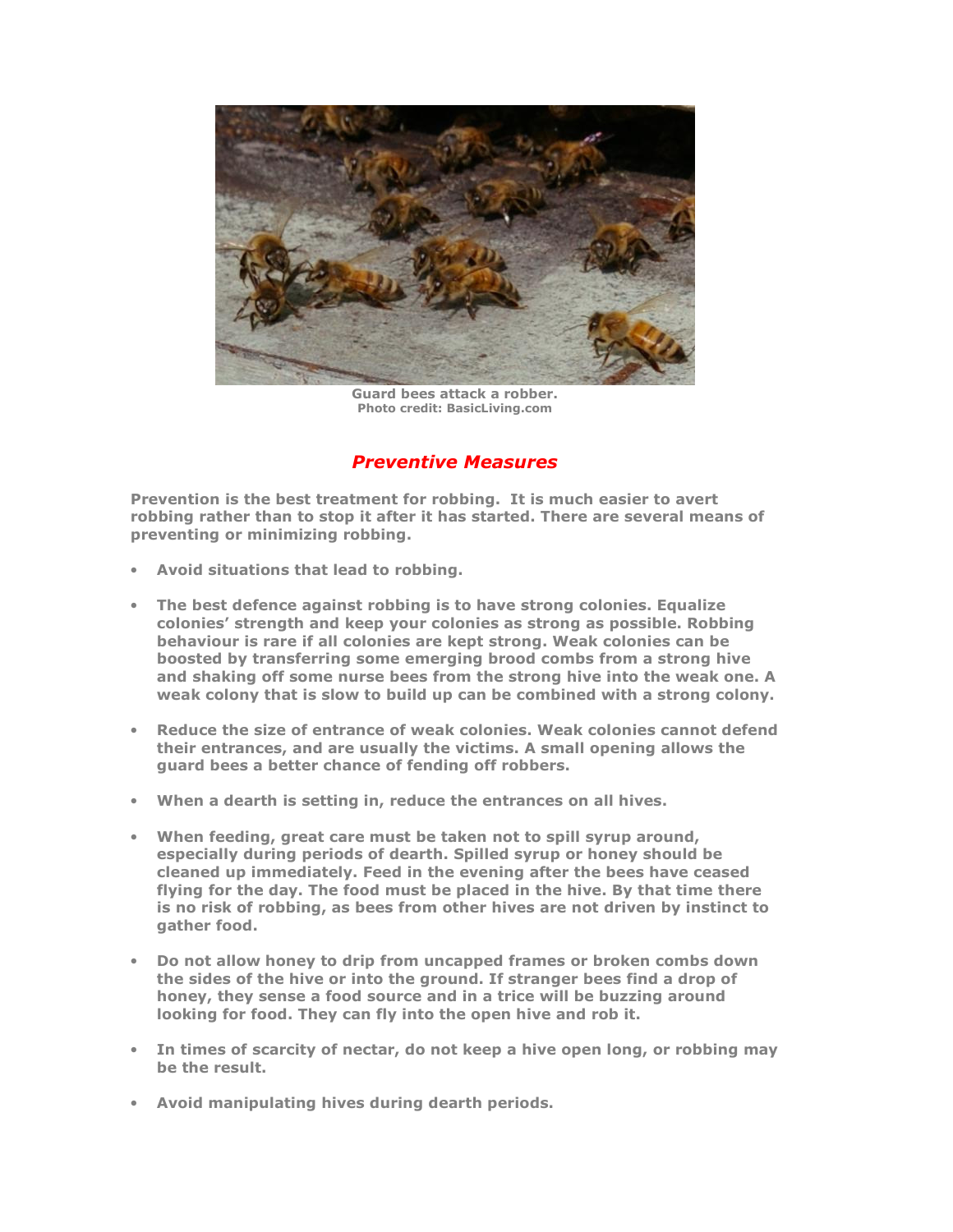- During harvesting, work fast and never leave honeycombs exposed.
- Make sure that hives are bee-tight. Bees can pass through holes with 0.4 cm (5/32") in diameter or more. Close cracks or holes in the hive bodies with adhesive tape.
- Weak colonies and Nuclei must always be guarded as they are usually vulnerable to robbing. Contract the entrances to 2,5 cm (1 inch) or less to hinder robbing.
- Watch out for robber bees in late summer and autumn.
- If bees start to rob a hive during manipulation, stop work immediately and reduce the entrance to only one or two bee spaces and wait until another day.



 Nucleus protected with a robber screen while it is being fed. Photo by Randall Austin



This photo shows the results of leaving boxes of honey unprotected in the apiary when the harvest is removed. Photo by Richard Underhill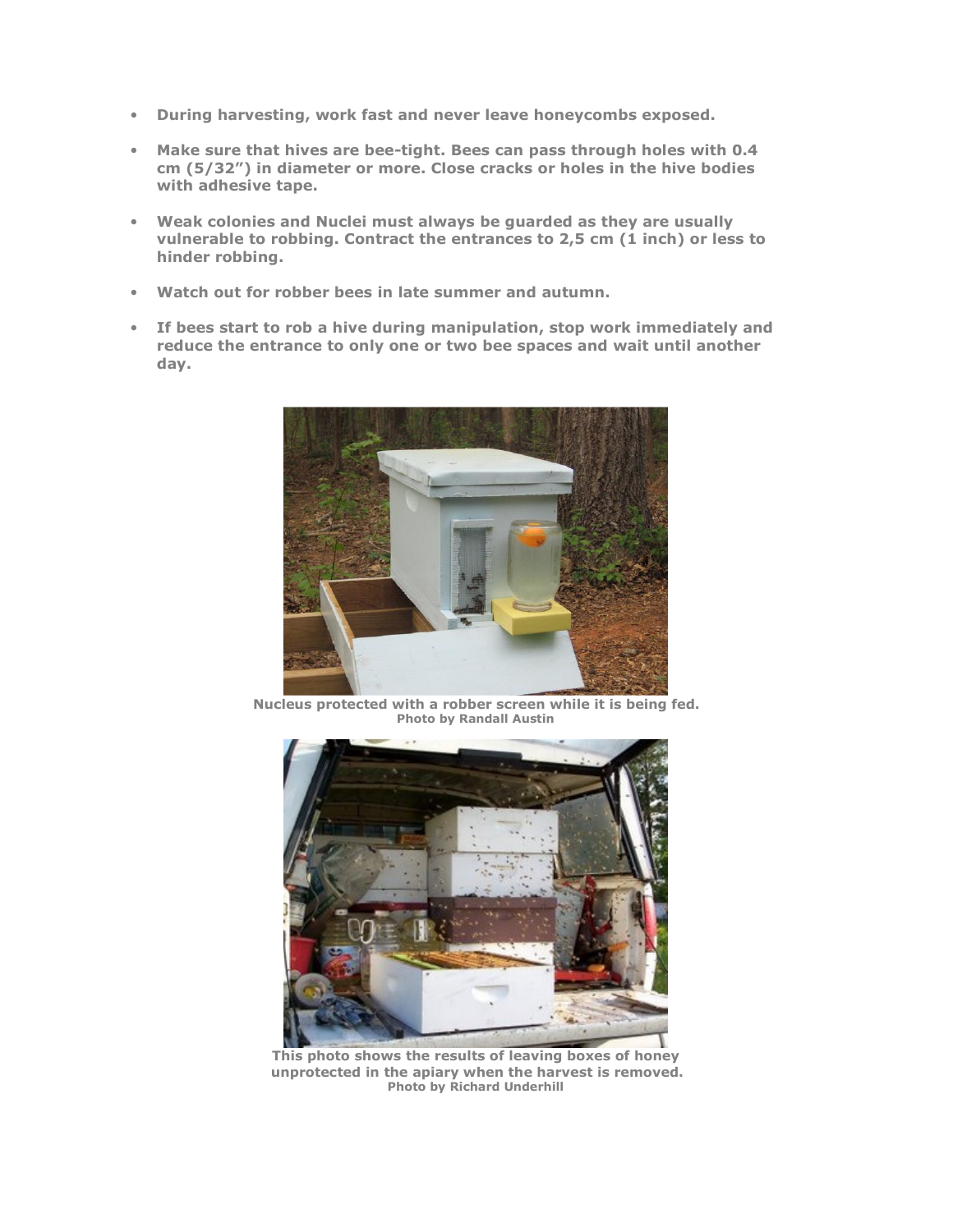#### How to Stop Robber Bees

When robbing has commenced, prompt action must be taken to stop it. Here are some ways to stop it and help the colony that is being robbed.

- 1. Reduce the entrance of the hive being robbed allowing only one or two bees to pass in or out at a time so the attacked hive has a better chance of defending itself.
- 2. Stuff grass or straw into the entrance and leave it for a day or two. The robbers cannot get in and eventually give up. Remove the grass when the robbing has stopped.



A hive entrance being stuffed with grass to stop robbing. Photo by Sara Dunham

- 3. Another way of deterring robbers is to hang a wet sack in the front of the hive.
- 4. Set up a piece of glass, board or mesh wire before the reduced entrance in a sloping position to allow space around the sides for exit and entry of the hive occupants. This confuses the robbers. They will keep beating themselves against the glass and eventually will get tired of trying and give up.
- 5. Install the entrance with an anti-robbing screen. This tool stops the robbers from entering the hive through the entrance, and allows sufficient ventilation. The robbers who are attracted to the scent of the hive keep bouncing away at the screen and eventually give up. The bees of the hive leave and enter through the opening on top of screen. The robbing screen is also used for stopping wasps and transferring bees.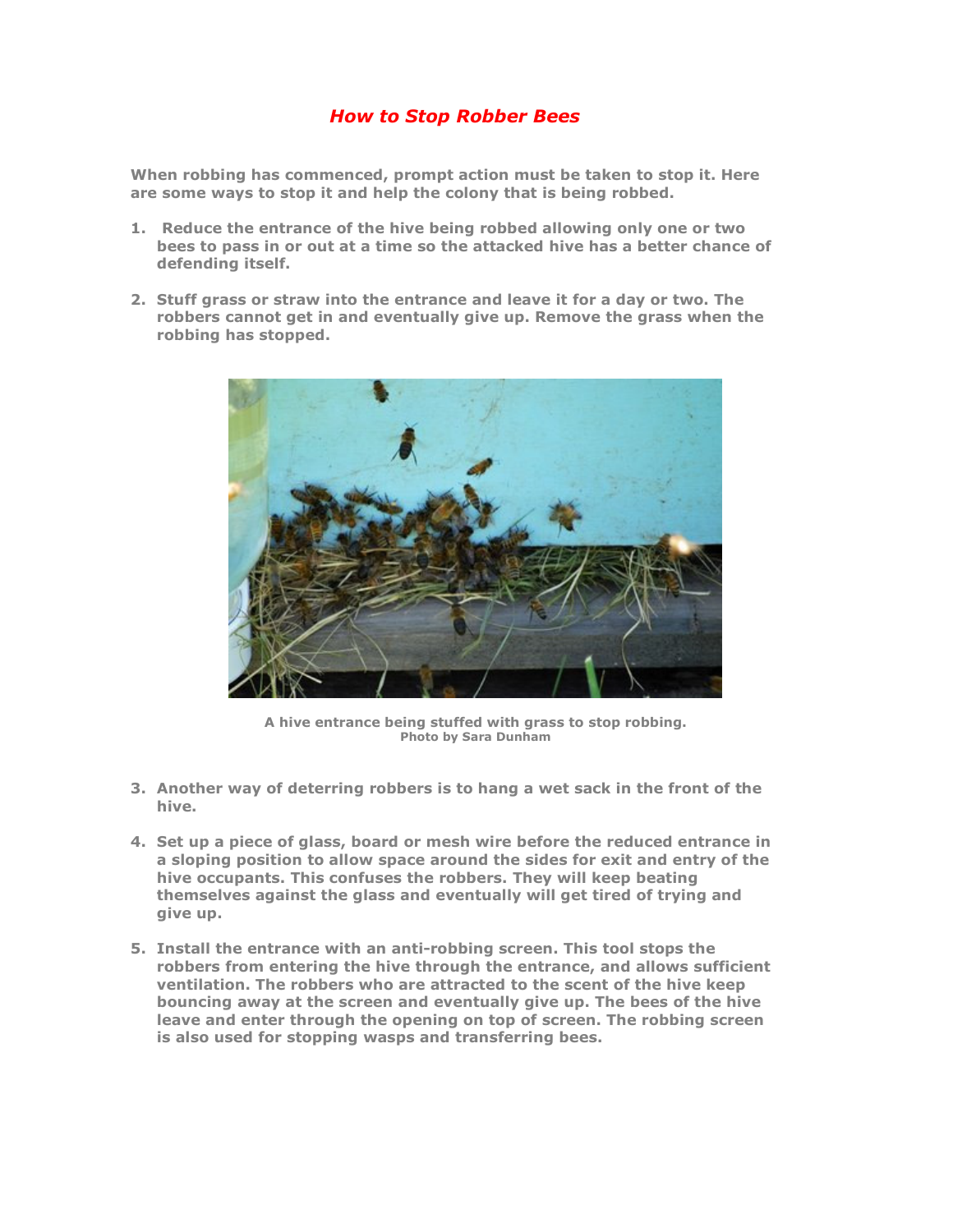

 Anti Robbing screen for use on Beehive Entrance. Photo credit: bushfarms. com



A hive with robbing screen. Photo by Toni Burnham

- 6. Some beekeepers reduce the entrance dramatically, preferably with screen wire and spray the alighting board of the victimized hive with a salt solution. The robbers will resent it and return to their own hive. Some use Vicks Vaporub around the entrance to confuse the robbers from approaching the hive because they cannot smell the hive.
- 7. Spray robbers with water using a garden hose to help slow robbing.
- 8. Some beekeepers recommend taking the covers off the robber hive and dredge generously with flour, thus causing the bees to engage in cleaning the flour and defending their own hive rather than be out robbing others. To identify the robbing colony, sprinkle with flour a few of the robbers at the entrance of the robbed hive, and determine where the floured robbers go.
- 9. If one hive is attacking another persistently, put the robber hive on the stand of the robbed hive and vice versa. This baffles the robbers and at the end of the day robbing will cease.